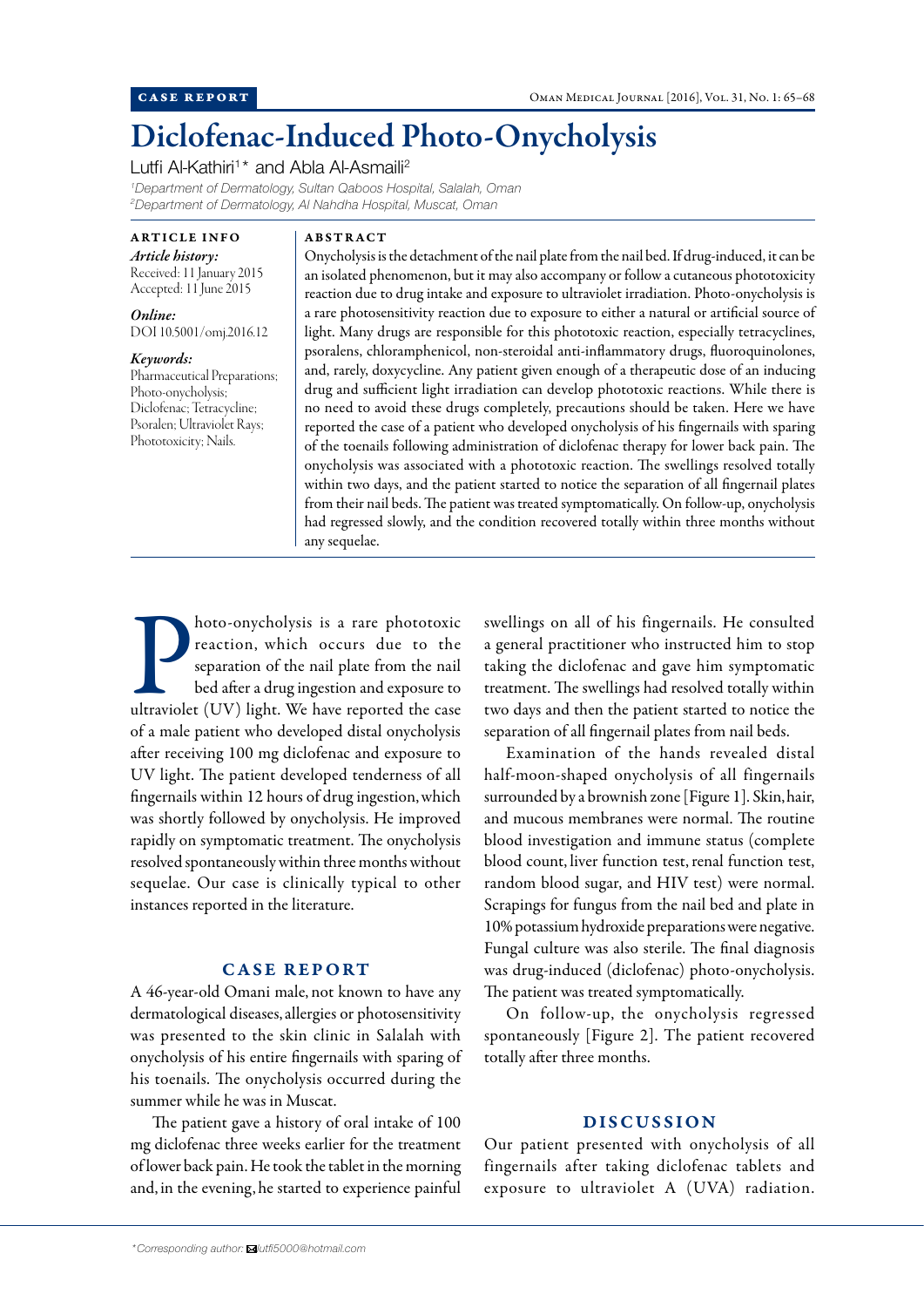

Figure 1: The patient presented with distal, halfmoon-shaped onycholysis.

Photo-onycholysis can occur due to loss of nail bed-plate adhesion because of damage to the nail bed epithelium with epidermolysis and/or with formation of hemorrhagic bulla.<sup>1</sup>

Photo-onycholysis is usually drug-induced, but it might occur in some photosensitivity disorders such as porphyria.2 Porphyria photo-onycholysis occurs due to photosensitization by porphyrin,an endogenous photoactive cutaneous substance in the presence of high-intensity UVA exposure.

The condition often affects fingernails with sparing of the thumb,which is normally less exposed. Toenail involvement is well known among travelers to sunny tropical areas, as their feet are usually uncovered.3 The separation of the nail plate from nail bed usually does not affect the lateral edges of nails.

The most frequently cited drugs that cause photo-onycholysis are tetracyclines, psoralens, and fluoroquinolones.<sup>2-7</sup> Medications such as chlorpromazine, chloramphenicol, and oral contraceptive pills may also cause photo-onycholysis but rarely.<sup>4</sup>

Four patterns of nail detachment from its bed can be seen clinically<sup>2</sup>:

- Type I: The most commonly found and affects several digits. It appears as a distal half-moon shaped detachment surrounded by a welldemarcated pigmented border, as reported in our patient.
- Type II: Involves only one digit and presents as a proximal circular notch.
- Type III: Affects several digits and changes are located in the central part of the nail bed.
- Type IV: Bullae under the nails. This has been



Figure 2: On follow-up, the onycholysis was observed to be resolving spontaneously.

reported following tetracycline hydrochloride as well as in five types of cutaneous porphyria (porphyria cutanea tarda, erythropoietic porphyria, erythropoietic protoporphyria, and variegate porphyria as well as in pseudoporphyria).

Between 3–20% of UV radiation can penetrate normal fingernails. The involvement of the nails while sparing of the skin might be explained by the nails structure as the nail plate may serve as a lens to focus UV energy onto the nail bed.

The natural photoprotection of the nail bed is limited by the absence of melanocytes, stratum granulosum, and sebaceous glands.3 The action spectrum of photo-onycholysis is mostly in the UVA wavelength.<sup>8</sup> However, some authors say it is in the UVB range.<sup>5</sup> UVB most likely plays a synergistic role in this reaction.<sup>9</sup>

Exposure to UV light cannot simply reproduce photo-onycholysis.2,7 The pathogenesis is still unknown and to get photo-onycholysis we might need a long period of intense sunlight exposure.10

The drugs most commonly responsible contain ringed structures and include the tetracyclines (particularly doxycycline and demeclocycline), the non-steroidal anti-inflammatory drugs (NSAIDs) (especially propionic acid derivatives), and fluoroquinolones. Additional drugs that can produce phototoxic reactions include amiodarone, psoralens and phenothiazines, anticancer drugs, retinoids, zidovudine, and quinine. In the case of pseudoporphyria, the most likely culprit is naproxen. The photosensitivity of tetracyclines has been reported, and it is due to a phototoxic reaction.11 This photosensitivity is dose dependent, and it differs according to the cyclin molecule. The



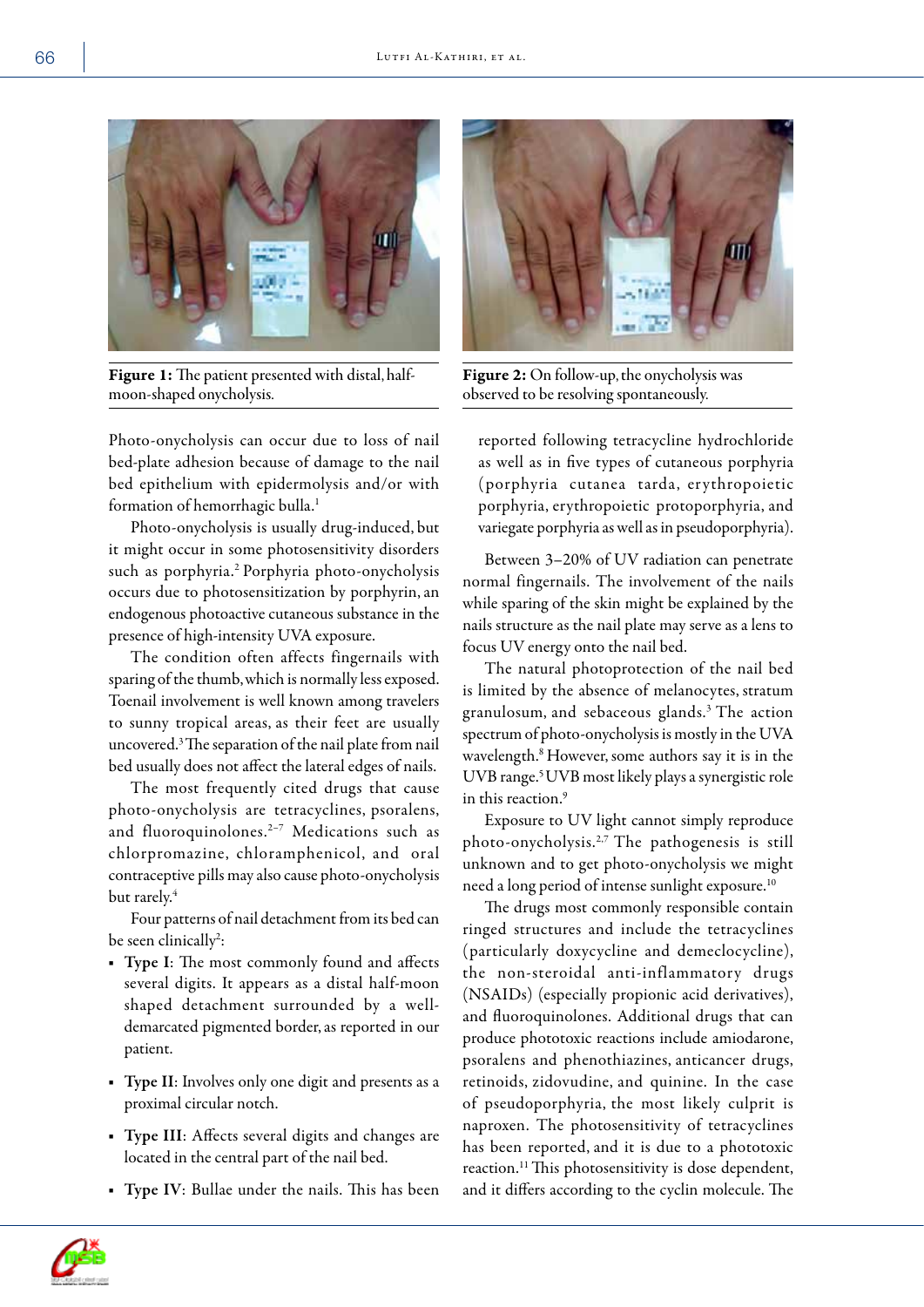rate of photo-onycholysis for tetracyclines is as follows: demecycline >doxycycline >tetracycline >minocycline. The phototoxicity of doxycycline is linked to lumidoxycycline, one of its photoproducts.<sup>12</sup> When photo-onycholysis is drug induced, it is often associated with a rash, but it can also occur as an isolated phenomenon.<sup>11,13</sup>

Potentially,all patients can develop phototoxic reactions if enough of a therapeutic dose of an inducing drug and sufficient light irradiation. While there is no need to avoid these drugs completely, precautions should be taken. For drugs with a short half-life, administration of the drug in the evening may be enough to decrease the risk below the clinical threshold for phototoxicity.14 In photo-allergic reactions, only susceptible, sensitized people can develop this reaction after taking a small amount of the drug and exposed to the sun. In these cases,we must avoid these medications.

Photo-onycholysis is usually asymptomatic. However, photo-onycholysis-associated onycholysis has been described in the literature. Photoonycholysis may accompany but often follows a cutaneous photosensitivity reaction, and usually appears after two or more weeks of drug exposure.

A good history of drug intake is necessary to confirm the diagnosis of drug-induced nail changes. The diagnosis of photo-onycholysis is almost clinical and can be made by exclusion of onycholysis which can be seen in other dermatologic diseases such as fungal infection, lichen planus, psoriasis, histiocytosis, atopic dermatitis, contact dermatitis, ectodermal dysplasia, collagenosis, dysthyroidism, bronchiectasis,yellow nail syndrome,iron deficiency anemia, multiple myeloma, and neoplasia. Local causes of onycholysis include cosmetics, physical agents (e.g. thermal injury), chemicals (prolonged immersion in hot water with alkaline detergents, paint solvents,and gasoline), and trauma.

Treatment of photo-onycholysis is unnecessary, as it disappears spontaneously after discontinuation of the suspected drug and the nails regenerate within three to six months. However, in few severe cases, scarring of the nail bed with consequent nail dystrophy can develop. Patients should clip the affected portion of the nail and keep the nail short. They should also avoid trauma, contact with irritant products and prolonged exposure to water.

Re-ingestion of the offending drug does not necessarily cause a recurrence,as drug intake should be combined with intense sun exposure to induce photo-onycholysis.15

Clinicians must be aware of diclofenac and other drugs known to cause photo-onycholysis and should pay careful attention to any patients prescribed these drugs. Photo-onycholysis is an unwanted side effect; however, it can be self-limiting after stopping the offending drug.<sup>16</sup>

### CONCLUSION

Drug-induced photo-onycholysis is the result of direct cellular injury following UV radiationinduced activation of a phototoxic agent. All exposed individuals are susceptible to this disorder in the presence of adequate doses of both the agent and radiation. Precaution should be taken when tetracyclines, psoralen, fluoroquinolones, and NSAIDs are prescribed to patients who live in sunny areas or work in the desert, or when doxycycline is prescribed for malaria prophylaxis for travelers to tropical endemic areas.

The patient should be informed about the possible phototoxic reaction that may occur and must be aware of the necessity of protective measures against sun exposure for skin and nails such as the application of sun block and wearing gloves or applying colored varnish on the nails.

#### *Disclosure*

The authors declared no conflicts of interest.

#### references

- 1. Piraccini BM, Tosti A. Drug-induced nail disorders: incidence, management and prognosis. Drug Saf 1999 Sep;21(3):187–201.
- 2. Baran R, Juhlin L. Photoonycholysis. Photodermatol Photoimmunol Photomed 2002 Aug;18(4):202–207.
- 3. Baran R, Juhlin L. Drug-induced photo-onycholysis. Three subtypes identified in a study of 15 cases. J Am Acad Dermatol 1987 Dec;17(6):1012–1016.
- 4. Torras H, Manuel Mascaró J Jr, Mascaró JM. Photoonycholysis caused by clorazepate dipotassium. J Am Acad Dermatol 1989 Dec;21(6):1304–1305.
- 5. Jeanmougin M, Morel P, Civatte J. Photo-onycholysis induced by doxycycline. Ann Dermatol Venereol 1982;109(2):165–166.
- 6. Carroll LA, Laumann AE. Doxycycline-induced photo- onycholysis. J Drugs Dermatol 2003 Dec;2(6):662–663.
- 7. Baran R, Barthélémy H. [Photo-onycholysis caused by 5-MOP (Psoraderm) and the application of the imputation method of drug effects]. Ann Dermatol Venereol 1990;117(5):367–369.
- 8. Logan RA,Hawk JL. Spontaneous photo-onycholysis. Br J Dermatol 1985 Nov;113(5):605–610.
- 9. Bjellerup M. Medium-wave ultraviolet radiation (UVB)